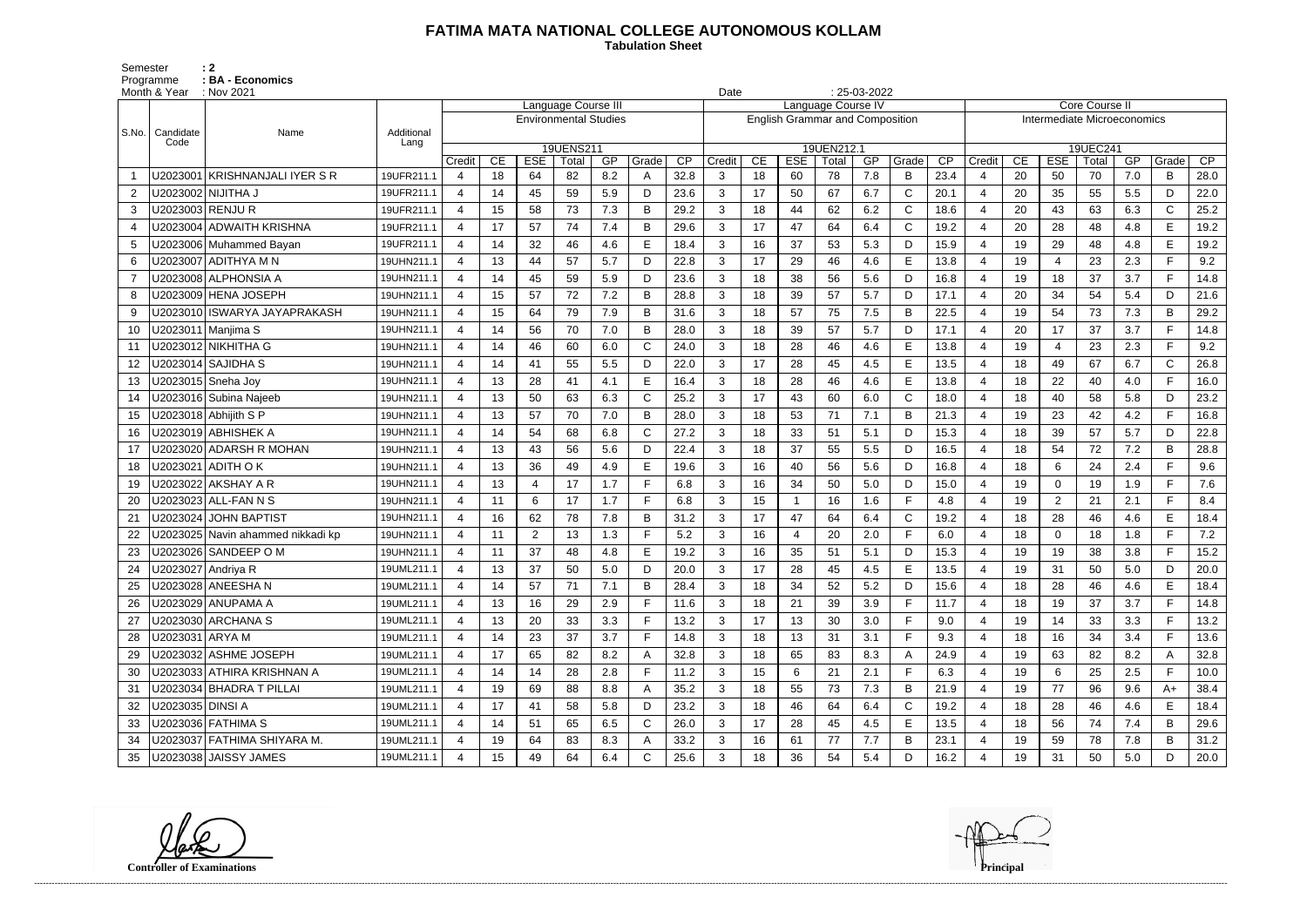|           |                    |                               |                    | Language Course III          |          |                  |             |           |              | Language Course IV                     |                |          |                  |             |           |                       | Core Course II              |                       |          |                  |             |           |              |            |  |
|-----------|--------------------|-------------------------------|--------------------|------------------------------|----------|------------------|-------------|-----------|--------------|----------------------------------------|----------------|----------|------------------|-------------|-----------|-----------------------|-----------------------------|-----------------------|----------|------------------|-------------|-----------|--------------|------------|--|
|           |                    |                               |                    | <b>Environmental Studies</b> |          |                  |             |           |              | <b>English Grammar and Composition</b> |                |          |                  |             |           |                       | Intermediate Microeconomics |                       |          |                  |             |           |              |            |  |
|           |                    |                               |                    |                              |          |                  |             |           |              |                                        |                |          |                  |             |           |                       |                             |                       |          |                  |             |           |              |            |  |
| $ $ S.No. | Candidate<br>Code  | Name                          | Additional<br>Lang |                              |          |                  |             |           |              |                                        |                |          |                  |             |           |                       |                             |                       |          |                  |             |           |              |            |  |
|           |                    |                               |                    |                              |          |                  | 19UENS211   |           |              |                                        |                |          |                  | 19UEN212.1  |           |                       |                             |                       |          |                  | 19UEC241    |           |              |            |  |
| 36        |                    | U2023039 JESNA FATHIMA J N    | 19UML211.1         | Credit<br>$\overline{4}$     | CE<br>16 | <b>ESE</b><br>50 | Total<br>66 | GP<br>6.6 | Grade<br>C   | CP<br>26.4                             | Credit<br>3    | CE<br>18 | <b>ESE</b><br>50 | Total<br>68 | GP<br>6.8 | Grade<br>$\mathsf{C}$ | $\overline{CP}$<br>20.4     | Credit<br>4           | CE<br>18 | <b>ESE</b><br>39 | Total<br>57 | GP<br>5.7 | Grade<br>D   | CP<br>22.8 |  |
| 37        |                    | U2023040 JOMOL M              | 19UML211.1         | 4                            | 15       | 23               | 38          | 3.8       | F            | 15.2                                   | 3              | 17       | 23               | 40          | 4.0       | F                     | 12.0                        | $\overline{4}$        | 19       | 3                | 22          | 2.2       | F.           | 8.8        |  |
| 38        |                    | U2023041   JUDITH V           | 19UML211.1         | 4                            | 14       | 30               | 44          | 4.4       | E            | 17.6                                   | 3              | 18       | 28               | 46          | 4.6       | E                     | 13.8                        | $\boldsymbol{\Delta}$ | 18       | 12               | 30          | 3.0       | F.           | 12.0       |  |
| 39        |                    | U2023042 Lubana G             | 19UML211.1         | 4                            | 15       | 43               | 58          | 5.8       | D            | 23.2                                   | 3              | 18       | 42               | 60          | 6.0       | $\mathsf{C}$          | 18.0                        | $\overline{4}$        | 19       | 51               | 70          | 7.0       | B            | 28.0       |  |
| 40        |                    | U2023043 MARY SANDRA S        | 19UML211.1         | 4                            | 13       | 22               | 35          | 3.5       | F            | 14.0                                   | 3              | 17       | 16               | 33          | 3.3       | F                     | 9.9                         | 4                     | 18       | 28               | 46          | 4.6       | E            | 18.4       |  |
| 41        |                    | U2023044   Meenakshi C        | 19UML211.1         | 4                            | 15       | 54               | 69          | 6.9       | C            | 27.6                                   | 3              | 17       | 41               | 58          | 5.8       | D                     | 17.4                        | $\boldsymbol{\Delta}$ | 19       | 31               | 50          | 5.0       | D            | 20.0       |  |
| 42        |                    | U2023045   NEERAJA L          | 19UML211.1         | $\overline{4}$               | 19       | 65               | 84          | 8.4       |              | 33.6                                   | 3              | 18       | 45               | 63          | 6.3       | C                     | 18.9                        | $\boldsymbol{4}$      | 18       | 64               | 82          | 8.2       | A            | 32.8       |  |
| 43        |                    | U2023046   POOJA AS           | 19UML211.1         | 4                            | 15       | 22               | 37          | 3.7       | F            | 14.8                                   | 3              | 17       | 16               | 33          | 3.3       | F                     | 9.9                         | $\boldsymbol{4}$      | 18       | 29               | 47          | 4.7       | E            | 18.8       |  |
| 44        |                    | U2023047 PRIYANKA J           | 19UML211.1         | 4                            | 15       | 45               | 60          | 6.0       | C            | 24.0                                   | 3              | 18       | 45               | 63          | 6.3       | $\mathsf{C}$          | 18.9                        | $\overline{4}$        | 19       | 11               | 30          | 3.0       | F.           | 12.0       |  |
| 45        |                    | U2023048  SHABINA N           | 19UML211.1         | 4                            | 16       | 29               | 45          | 4.5       | Е            | 18.0                                   | 3              | 18       | 36               | 54          | 5.4       | D                     | 16.2                        | $\overline{4}$        | 18       | 28               | 46          | 4.6       | E.           | 18.4       |  |
| 46        |                    | U2023049 SINTA SABU           | 19UML211.1         | 4                            | 16       | 46               | 62          | 6.2       | C            | 24.8                                   | 3              | 18       | 45               | 63          | 6.3       | $\mathsf{C}$          | 18.9                        | $\boldsymbol{\Delta}$ | 19       | 28               | 47          | 4.7       | E            | 18.8       |  |
| 47        |                    | U2023050 SNEHA TERENCE        | 19UML211.1         | $\overline{a}$               | 15       | 19               | 34          | 3.4       | F            | 13.6                                   | 3              | 16       | 17               | 33          | 3.3       | $\mathsf{F}$          | 9.9                         | $\overline{4}$        | 18       | 13               | 31          | 3.1       | F.           | 12.4       |  |
| 48        |                    |                               | 19UML211.1         | 4                            | 15       | 52               | 67          | 6.7       | C            | 26.8                                   | 3              | 19       | 41               | 60          | 6.0       | C                     | 18.0                        | $\boldsymbol{\Delta}$ | 19       | 28               | 47          | 4.7       | E            | 18.8       |  |
| 49        |                    |                               | 19UML211.1         | 4                            | 19       | Ab               | 19          | 1.9       | Е            | 7.6                                    | 3              | 18       | Ab               | 18          | 1.8       | F                     | 5.4                         | $\overline{4}$        | 18       | Ab               | 18          | 1.8       | F.           | 7.2        |  |
| 50        |                    | U2023053 SUJI STANLY          | 19UML211.1         | 4                            | 16       | 47               | 63          | 6.3       | C            | 25.2                                   | 3              | 17       | 50               | 67          | 6.7       | C                     | 20.1                        | $\overline{4}$        | 19       | 12               | 31          | 3.1       | F.           | 12.4       |  |
| 51        |                    | U2023054 VIJITTA E            | 19UML211.1         | 4                            | 14       | 45               | 59          | 5.9       | D            | 23.6                                   | 3              | 16       | 13               | 29          | 2.9       | E                     | 8.7                         | $\boldsymbol{4}$      | 18       | 14               | 32          | 3.2       | F.           | 12.8       |  |
| 52        |                    | J2023055   ABHIRAM K          | 19UML211.1         | $\overline{4}$               | 18       | 51               | 69          | 6.9       | C            | 27.6                                   | 3              | 16       | 62               | 78          | 7.8       | B                     | 23.4                        | $\boldsymbol{4}$      | 19       | 48               | 67          | 6.7       | $\mathsf{C}$ | 26.8       |  |
| 53        |                    | U2023056 ABIN JEROME          | 19UML211.1         | 4                            | 14       | 46               | 60          | 6.0       | C            | 24.0                                   | 3              | 16       | 53               | 69          | 6.9       | $\mathsf C$           | 20.7                        | $\boldsymbol{4}$      | 19       | 28               | 47          | 4.7       | E            | 18.8       |  |
| 54        | U2023057   AJESH S |                               | 19UML211.1         | 4                            | 14       | 51               | 65          | 6.5       | C            | 26.0                                   | 3              | 17       | 57               | 74          | 7.4       | B                     | 22.2                        | $\overline{4}$        | 18       | 29               | 47          | 4.7       | E            | 18.8       |  |
| 55        |                    | U2023058 AJIN SHAJI           | 19UML211.1         | 4                            | 14       | 47               | 61          | 6.1       | С            | 24.4                                   | 3              | 16       | 38               | 54          | 5.4       | D                     | 16.2                        | $\boldsymbol{4}$      | 18       | 28               | 46          | 4.6       | E.           | 18.4       |  |
| 56        |                    | U2023059 Benson jerome        | 19UML211.1         | 4                            | 15       | 55               | 70          | 7.0       | B            | 28.0                                   | 3              | 17       | 50               | 67          | 6.7       | $\mathsf{C}$          | 20.1                        | $\boldsymbol{\Delta}$ | 18       | 34               | 52          | 5.2       | D            | 20.8       |  |
| 57        |                    | U2023060 BONY FELIX W         | 19UML211.1         | 4                            | 12       | 21               | 33          | 3.3       | F            | 13.2                                   | 3              | 15       | 38               | 53          | 5.3       | D                     | 15.9                        | $\boldsymbol{4}$      | 18       | 3                | 21          | 2.1       | F.           | 8.4        |  |
| 58        |                    | U2023061   DIL SHIBU          | 19UML211.1         | 4                            | 12       | $\mathbf{1}$     | 13          | 1.3       | Е            | 5.2                                    | 3              | 14       | $\overline{2}$   | 16          | 1.6       | F                     | 4.8                         | $\boldsymbol{4}$      | 19       | $\Omega$         | 19          | 1.9       | F.           | 7.6        |  |
| 59        | U2023062           | <b>JITHIN J</b>               | 19UML211.1         | 4                            | 14       | 58               | 72          | 7.2       | B            | 28.8                                   | 3              | 16       | 38               | 54          | 5.4       | D                     | 16.2                        | $\boldsymbol{4}$      | 18       | 36               | 54          | 5.4       | D            | 21.6       |  |
| 60        |                    | U2023063 Joseph Raju          | 19UML211.1         |                              | 13       | 28               | $\Delta$ 1  | 4.1       | Е            | 16.4                                   | $\mathbf{R}$   | 17<br>.  | 18               | 35          | 35<br>◡.◡ | Е                     | 10 <sub>5</sub><br>1 U.U    |                       | 18       | $\overline{7}$   | 25          | 2.5       | E.           | 10.0       |  |
| 61        |                    | U2023064 M Devasoorya         | 19UML211.1         | $\overline{4}$               | 19       | 47               | 66          | 6.6       | $\mathsf{C}$ | 26.4                                   | 3              | 17       | 53               | 70          | 7.0       | B                     | 21.0                        | $\overline{4}$        | 20       | 55               | 75          | 7.5       | B            | 30.0       |  |
| 62        |                    | U2023065 MAKHIN O             | 19UML211.1         | $\overline{4}$               | 15       | 28               | 43          | 4.3       | E            | 17.2                                   | $\mathbf{3}$   | 16       | 23               | 39          | 3.9       | $\mathsf F$           | 11.7                        | 4                     | 18       | 8                | 26          | 2.6       | F            | 10.4       |  |
| 63        |                    | U2023066 manu krishna s       | 19UML211.1         | 4                            | 18       | 56               | 74          | 7.4       | B            | 29.6                                   | 3              | 16       | 55               | 71          | 7.1       | B                     | 21.3                        | 4                     | 19       | 54               | 73          | 7.3       | B            | 29.2       |  |
| 64        |                    | U2023067 MUHAMMAD SHAN S      | 19UML211.1         | $\overline{4}$               | 16       | 47               | 63          | 6.3       | C            | 25.2                                   | 3              | 17       | 35               | 52          | 5.2       | D                     | 15.6                        | 4                     | 18       | 46               | 64          | 6.4       | C            | 25.6       |  |
| 65        |                    | U2023068 PRAKASH G            | 19UML211.1         | 4                            | 14       | $\overline{7}$   | 21          | 2.1       | F            | 8.4                                    | 3 <sup>1</sup> | 16       | 38               | 54          | 5.4       | D                     | 16.2                        | 4                     | 19       | $\mathbf{0}$     | 19          | 1.9       | F.           | 7.6        |  |
| 66        | U2023069 RAFIN S   |                               | 19UML211.1         | 4                            | 14       | 23               | 37          | 3.7       |              | 14.8                                   | 3              | 15       | 34               | 49          | 4.9       | Е                     | 14.7                        | 4                     | 18       | 11               | 29          | 2.9       | F.           | 11.6       |  |
| 67        |                    | U2023070 RENJITH M            | 19UML211.1         | $\overline{4}$               | 12       | $\overline{2}$   | 14          | 1.4       | F            | 5.6                                    | 3              | 14       | 14               | 28          | 2.8       | F                     | 8.4                         | $\overline{4}$        | 18       | 2                | 20          | 2.0       | F.           | 8.0        |  |
| 68        |                    | U2023071 ROSHAN RAJ R         | 19UML211.1         | 4                            | 11       | 3                | 14          | 1.4       |              | 5.6                                    | 3              | 14       | 22               | 36          | 3.6       | F                     | 10.8                        | 4                     | 18       | $\overline{0}$   | 18          | 1.8       | F.           | 7.2        |  |
| 69        |                    | U2023072 samuel wilson joseph | 19UML211.1         | 4                            | 14       | 16               | 30          | 3.0       | F            | 12.0                                   | 3              | 16       | 42               | 58          | 5.8       | D                     | 17.4                        | 4                     | 18       |                  | 19          | 1.9       | F.           | 7.6        |  |
| 70        |                    | U2023073 SHAUN SOLOMON        | 19UML211.1         |                              | 16       | 42               | 58          | 5.8       | D            | 23.2                                   | 3              | 16       | 45               | 61          | 6.1       | $\mathsf{C}$          | 18.3                        |                       | 18       | 28               | 46          | 4.6       | E.           | 18.4       |  |

**Controller of Examinations Principal**

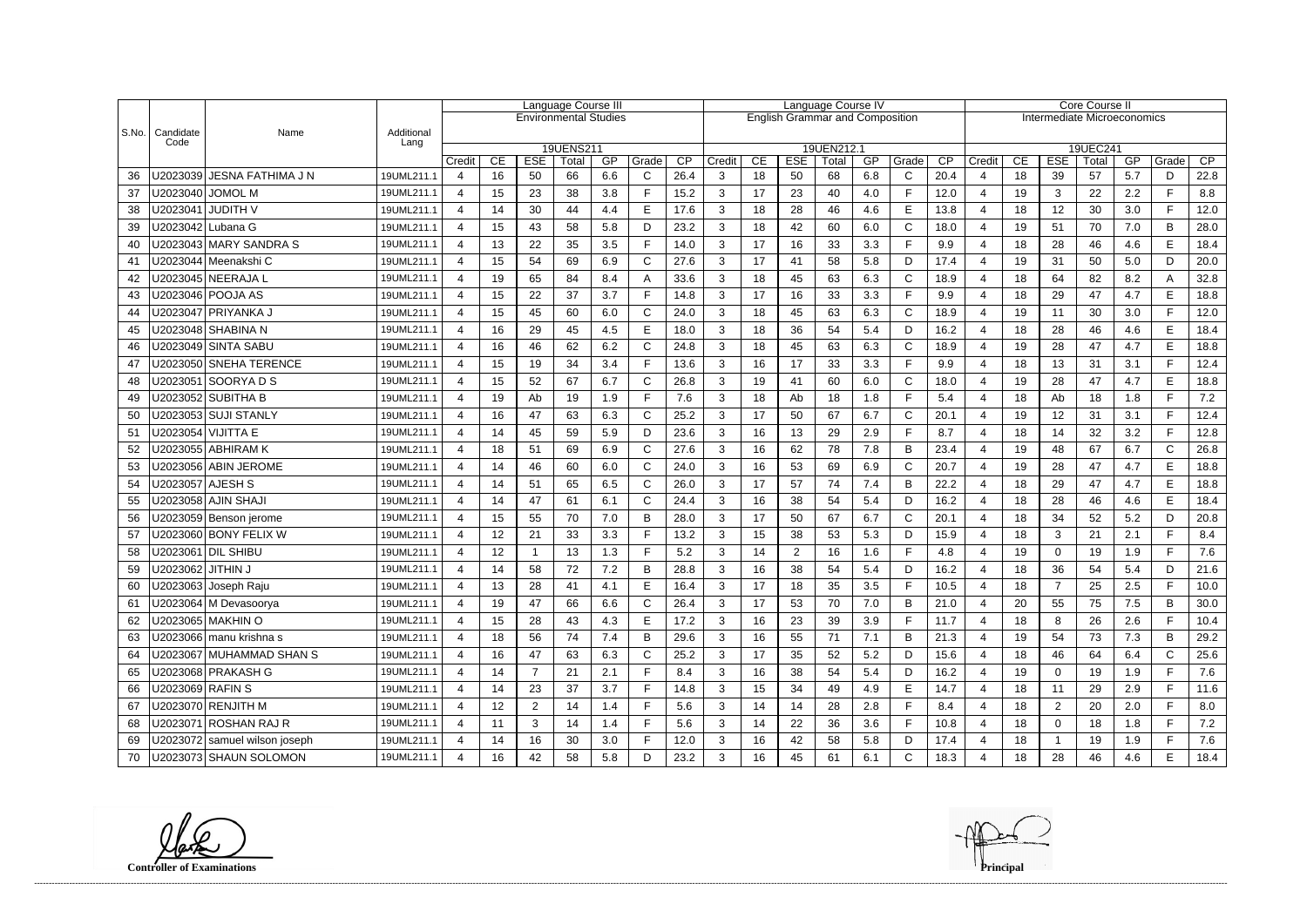|                |                    |                                   |                    | <b>Complementary Course III</b> |    |                |                                       |     |              |                                     | <b>Complementary Course IV</b> |                                                            |                |             |     |              |      |  |  |
|----------------|--------------------|-----------------------------------|--------------------|---------------------------------|----|----------------|---------------------------------------|-----|--------------|-------------------------------------|--------------------------------|------------------------------------------------------------|----------------|-------------|-----|--------------|------|--|--|
|                |                    |                                   |                    |                                 |    |                | <b>Indian Government and Politics</b> |     |              | History of Modern India (1901-1920) |                                |                                                            |                |             |     |              |      |  |  |
| S.No.          | Candidate<br>Code  | Name                              | Additional<br>Lang |                                 |    |                |                                       |     |              |                                     |                                |                                                            |                |             |     |              |      |  |  |
|                |                    |                                   |                    | Credit                          | CE | <b>ESE</b>     | 19UPS231<br>Total                     | GP  | Grade        | CP                                  | Credit                         | 19UHY231<br>CP<br>CE<br><b>ESE</b><br>GP<br>Grade<br>Total |                |             |     |              |      |  |  |
|                |                    | U2023001 KRISHNANJALI IYER S R    | 19UFR211.1         | 3                               | 19 | 71             | 90                                    | 9.0 | $A+$         | 27.0                                | 3                              | 19                                                         | 66             | 85          | 8.5 | A            | 25.5 |  |  |
| $\overline{2}$ |                    | U2023002 NIJITHA J                | 19UFR211.1         | 3                               | 17 | 38             | 55                                    | 5.5 | D            | 16.5                                | 3                              | 15                                                         | 45             | 60          | 6.0 | $\mathsf{C}$ | 18.0 |  |  |
| 3              | U2023003 RENJU R   |                                   | 19UFR211.1         | 3                               | 16 | 29             | 45                                    | 4.5 | E            | 13.5                                | 3                              | 15                                                         | Ab             | 15          | 1.5 | F            | 4.5  |  |  |
| $\overline{4}$ |                    | U2023004 ADWAITH KRISHNA          | 19UFR211.1         | 3                               | 18 | 22             | 40                                    | 4.0 | E            | 12.0                                | 3                              | 19                                                         | 49             | 68          | 6.8 | $\mathsf{C}$ | 20.4 |  |  |
| 5              |                    | U2023006 Muhammed Bayan           | 19UFR211.1         | 3                               | 16 | 34             | 50                                    | 5.0 | D            | 15.0                                | 3                              | 15                                                         | 40             | 55          | 5.5 | D            | 16.5 |  |  |
| 6              |                    | U2023007 ADITHYA M N              | 19UHN211.1         | 3                               | 15 | 36             | 51                                    | 5.1 | D            | 15.3                                | 3                              | 15                                                         | 42             | 57          | 5.7 | D            | 17.1 |  |  |
| $\overline{7}$ |                    | U2023008 ALPHONSIA A              | 19UHN211.1         | 3                               | 19 | 11             | 30                                    | 3.0 | F            | 9.0                                 | 3                              | 15                                                         | 30             | 45          | 4.5 | E            | 13.5 |  |  |
| 8              |                    | U2023009 HENA JOSEPH              | 19UHN211.1         | 3                               | 19 | 33             | 52                                    | 5.2 | D            | 15.6                                | 3                              | 19                                                         | 42             | 61          | 6.1 | C            | 18.3 |  |  |
| 9              |                    | U2023010 ISWARYA JAYAPRAKASH      | 19UHN211.1         | 3                               | 19 | 48             | 67                                    | 6.7 | $\mathsf{C}$ | 20.1                                | 3                              | 16                                                         | 59             | 75          | 7.5 | B            | 22.5 |  |  |
| 10             |                    | U2023011   Manjima S              | 19UHN211.1         | 3                               | 19 | 55             | 74                                    | 7.4 | B            | 22.2                                | 3                              | 18                                                         | 39             | 57          | 5.7 | D            | 17.1 |  |  |
| 11             |                    | U2023012 NIKHITHA G               | 19UHN211.1         | 3                               | 19 | 23             | 42                                    | 4.2 | F            | 12.6                                | 3                              | 18                                                         | 38             | 56          | 5.6 | D            | 16.8 |  |  |
| 12             |                    | U2023014 SAJIDHA S                | 19UHN211.1         | 3                               | 16 | 34             | 50                                    | 5.0 | D            | 15.0                                | 3                              | 18                                                         | 60             | 78          | 7.8 | B            | 23.4 |  |  |
| 13             |                    | U2023015 Sneha Joy                | 19UHN211.1         | 3                               | 19 | 28             | 47                                    | 4.7 | E            | 14.1                                | 3                              | 18                                                         | 32             | 50          | 5.0 | D            | 15.0 |  |  |
|                |                    |                                   |                    |                                 |    | 46             |                                       |     | $\mathsf{C}$ |                                     |                                |                                                            |                | 74          | 7.4 | B            |      |  |  |
| 14             |                    | U2023016 Subina Najeeb            | 19UHN211.1         | 3                               | 18 |                | 64                                    | 6.4 |              | 19.2                                | 3                              | 19                                                         | 55             |             |     |              | 22.2 |  |  |
| 15             |                    | U2023018 Abhijith S P             | 19UHN211.1         | 3                               | 17 | 34             | 51                                    | 5.1 | D            | 15.3                                | 3                              | 15                                                         | 46             | 61          | 6.1 | C            | 18.3 |  |  |
| 16             |                    | U2023019 ABHISHEK A               | 19UHN211.1         | 3                               | 17 | 29             | 46                                    | 4.6 | E            | 13.8                                | 3                              | 17                                                         | 46             | 63          | 6.3 | $\mathsf{C}$ | 18.9 |  |  |
| 17             |                    | U2023020 ADARSH R MOHAN           | 19UHN211.1         | 3                               | 18 | 32             | 50                                    | 5.0 | D            | 15.0                                | 3                              | 16                                                         | 35             | 51          | 5.1 | D            | 15.3 |  |  |
| 18             |                    | U2023021 ADITH O K                | 19UHN211.1         | 3                               | 17 | 17             | 34                                    | 3.4 | F            | 10.2                                | 3                              | 15                                                         | 10             | 25          | 2.5 | F            | 7.5  |  |  |
| 19             |                    | U2023022 AKSHAY A R               | 19UHN211.1         | 3                               | 16 | 9              | 25                                    | 2.5 | F            | 7.5                                 | 3                              | 15                                                         | 6              | 21          | 2.1 | F            | 6.3  |  |  |
| 20             |                    | U2023023 ALL-FAN N S              | 19UHN211.1         | 3                               | 14 | 4              | 18                                    | 1.8 | F            | 5.4                                 | 3                              | 15                                                         | $\overline{7}$ | 22          | 2.2 | F            | 6.6  |  |  |
| 21             |                    | U2023024 JOHN BAPTIST             | 19UHN211.1         | 3                               | 18 | 36             | 54                                    | 5.4 | D            | 16.2                                | 3                              | 17                                                         | 46             | 63          | 6.3 | $\mathsf{C}$ | 18.9 |  |  |
| 22             |                    | U2023025 Navin ahammed nikkadi kp | 19UHN211.1         | 3                               | 14 | $\overline{2}$ | 16                                    | 1.6 | F            | 4.8                                 | 3                              | $\mathbf{0}$                                               | 0              | $\mathbf 0$ | 0.0 | F            | 0.0  |  |  |
| 23             |                    | U2023026 SANDEEP O M              | 19UHN211.1         | 3                               | 15 | 29             | 44                                    | 4.4 | E            | 13.2                                | 3                              | 15                                                         | 35             | 50          | 5.0 | D            | 15.0 |  |  |
| 24             | U2023027 Andriya R |                                   | 19UML211.1         | 3                               | 19 | 33             | 52                                    | 5.2 | D            | 15.6                                | 3                              | 17                                                         | 42             | 59          | 5.9 | D            | 17.7 |  |  |
| 25             |                    | U2023028 ANEESHA N                | 19UML211.1         | 3                               | 17 | 17             | 34                                    | 3.4 | F            | 10.2                                | 3                              | 17                                                         | 44             | 61          | 6.1 | C            | 18.3 |  |  |
| 26             |                    | U2023029 ANUPAMA A                | 19UML211.1         | 3                               | 18 | 8              | 26                                    | 2.6 | F            | 7.8                                 | 3                              | 16                                                         | 34             | 50          | 5.0 | D            | 15.0 |  |  |
| 27             |                    | U2023030 ARCHANA S                | 19UML211.1         | 3                               | 14 | 5              | 19                                    | 1.9 | F            | 5.7                                 | 3                              | 16                                                         | 28             | 44          | 4.4 | E            | 13.2 |  |  |
| 28             | U2023031 ARYA M    |                                   | 19UML211.1         | 3                               | 18 | 16             | 34                                    | 3.4 | F            | 10.2                                | 3                              | 16                                                         | 33             | 49          | 4.9 | E            | 14.7 |  |  |
| 29             |                    | U2023032 ASHME JOSEPH             | 19UML211.1         | 3                               | 19 | 68             | 87                                    | 8.7 | A            | 26.1                                | 3                              | 19                                                         | 63             | 82          | 8.2 | A            | 24.6 |  |  |
| 30             |                    | U2023033 ATHIRA KRISHNAN A        | 19UML211.1         | 3                               | 17 | 11             | 28                                    | 2.8 | F            | 8.4                                 | 3                              | 15                                                         | 10             | 25          | 2.5 | F            | 7.5  |  |  |
| 31             |                    | U2023034 BHADRA T PILLAI          | 19UML211.1         | 3                               | 19 | 77             | 96                                    | 9.6 | $A+$         | 28.8                                | 3                              | 19                                                         | 73             | 92          | 9.2 | $A+$         | 27.6 |  |  |
| 32             | U2023035 DINSI A   |                                   | 19UML211.1         | 3                               | 17 | 30             | 47                                    | 4.7 | E            | 14.1                                | 3                              | 17                                                         | 48             | 65          | 6.5 | C            | 19.5 |  |  |
| 33             |                    | U2023036 FATHIMA S                | 19UML211.1         | 3                               | 19 | 61             | 80                                    | 8.0 | A            | 24.0                                | 3                              | 19                                                         | 63             | 82          | 8.2 | Α            | 24.6 |  |  |
| 34             |                    | U2023037 FATHIMA SHIYARA M.       | 19UML211.1         | 3                               | 19 | 64             | 83                                    | 8.3 | A            | 24.9                                | 3                              | 19                                                         | 69             | 88          | 8.8 | Α            | 26.4 |  |  |
| 35             |                    | U2023038 JAISSY JAMES             | 19UML211.1         | 3                               | 18 | 41             | 59                                    | 5.9 | D            | 17.7                                | 3                              | 19                                                         | 37             | 56          | 5.6 | D            | 16.8 |  |  |

**Controller of Examinations**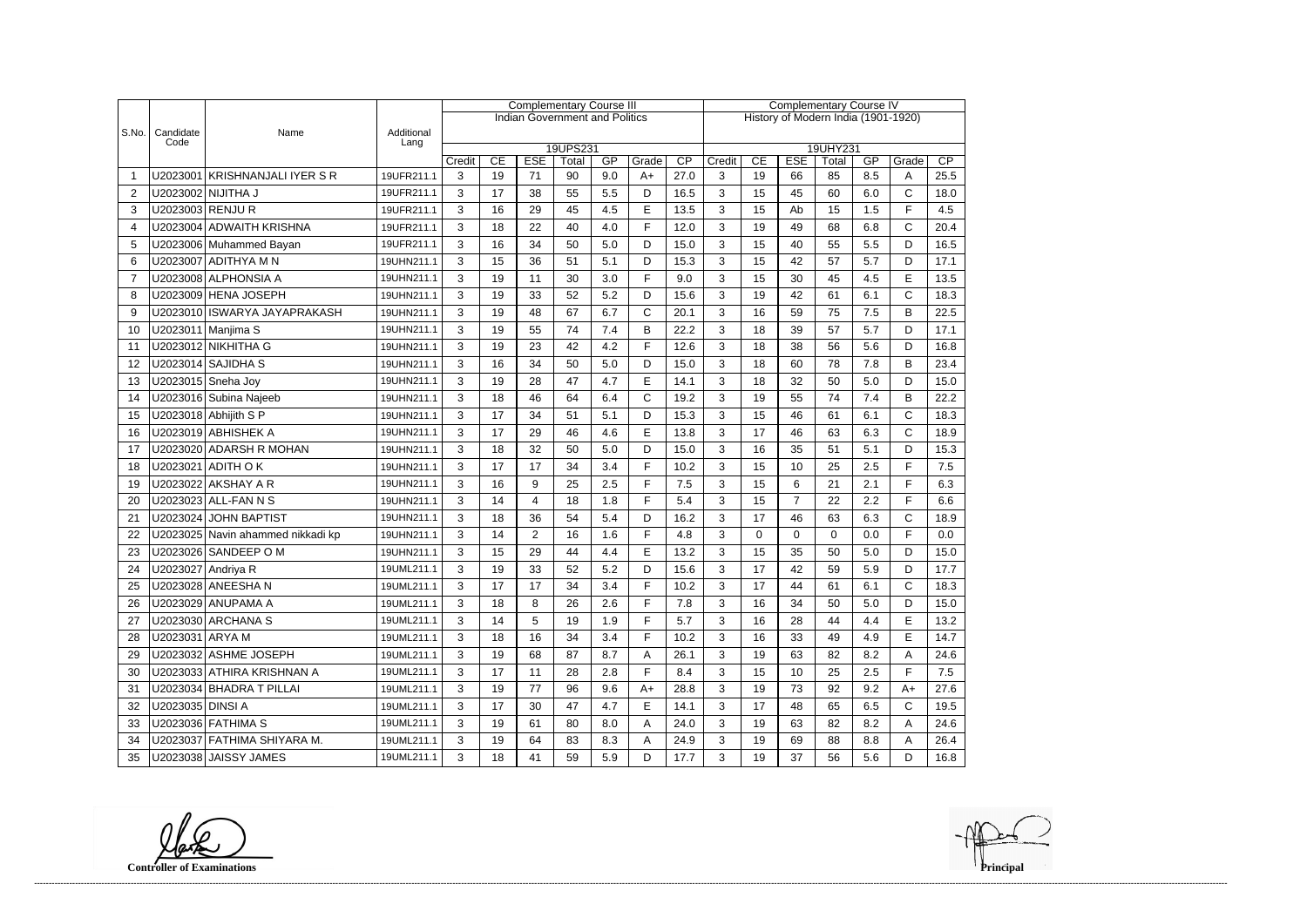|       |                   |                               |                    | <b>Complementary Course III</b> |    |            |                                       |         |              |                                     | <b>Complementary Course IV</b> |             |                |              |     |              |      |  |
|-------|-------------------|-------------------------------|--------------------|---------------------------------|----|------------|---------------------------------------|---------|--------------|-------------------------------------|--------------------------------|-------------|----------------|--------------|-----|--------------|------|--|
|       |                   |                               |                    |                                 |    |            | <b>Indian Government and Politics</b> |         |              | History of Modern India (1901-1920) |                                |             |                |              |     |              |      |  |
| S.No. | Candidate<br>Code | Name                          | Additional<br>Lang |                                 |    |            |                                       |         |              |                                     |                                |             |                |              |     |              |      |  |
|       |                   |                               |                    |                                 | CE | <b>ESE</b> | 19UPS231                              | GP      | Grade        | CP                                  |                                | CE          | <b>ESE</b>     | 19UHY231     | GP  |              | CP   |  |
| 36    |                   | U2023039 JESNA FATHIMA J N    | 19UML211.1         | Credit<br>3                     | 19 | 61         | Total<br>80                           | 8.0     | A            | 24.0                                | Credit<br>3                    | 19          | 63             | Total<br>82  | 8.2 | Grade<br>A   | 24.6 |  |
| 37    | U2023040          | <b>JOMOL M</b>                | 19UML211.1         | 3                               | 14 | 20         | 34                                    | 3.4     | F            | 10.2                                | 3                              | 18          | 36             | 54           | 5.4 | D            | 16.2 |  |
| 38    |                   | U2023041 JUDITH V             | 19UML211.1         | 3                               | 17 | 11         | 28                                    | 2.8     | F            | 8.4                                 | 3                              | 16          | 21             | 37           | 3.7 | F            | 11.1 |  |
| 39    | U2023042 Lubana G |                               | 19UML211.1         | 3                               | 19 | 28         | 47                                    | 4.7     | E            | 14.1                                | 3                              | 19          | 49             | 68           | 6.8 | $\mathsf{C}$ | 20.4 |  |
| 40    |                   | U2023043 MARY SANDRA S        | 19UML211.1         | 3                               | 17 | 19         | 36                                    | 3.6     | E            | 10.8                                | 3                              | 15          | 30             | 45           | 4.5 | E            | 13.5 |  |
| 41    |                   | U2023044 Meenakshi C          | 19UML211.1         | 3                               | 17 | 40         | 57                                    | 5.7     | D            | 17.1                                | 3                              | 19          | 39             | 58           | 5.8 | D            | 17.4 |  |
| 42    |                   | U2023045 NEERAJA L            | 19UML211.1         | 3                               | 19 | 56         | 75                                    | 7.5     | B            | 22.5                                | 3                              | 19          | 69             | 88           | 8.8 | Α            | 26.4 |  |
| 43    |                   | U2023046 POOJA AS             | 19UML211.1         | 3                               | 16 | 39         | 55                                    | 5.5     | D            | 16.5                                | 3                              | 18          | 29             | 47           | 4.7 | E            | 14.1 |  |
| 44    |                   | U2023047   PRIYANKA J         | 19UML211.1         | 3                               | 15 | 51         | 66                                    | 6.6     | $\mathsf{C}$ | 19.8                                | 3                              | 18          | 46             | 64           | 6.4 | C            | 19.2 |  |
| 45    |                   | U2023048 SHABINA N            | 19UML211.1         | 3                               | 16 | 44         | 60                                    | 6.0     | $\mathsf{C}$ | 18.0                                | 3                              | 18          | 33             | 51           | 5.1 | D            | 15.3 |  |
| 46    |                   | U2023049 SINTA SABU           | 19UML211.1         | 3                               | 18 | 52         | 70                                    | 7.0     | B            | 21.0                                | 3                              | 19          | 51             | 70           | 7.0 | B            | 21.0 |  |
| 47    |                   | U2023050 SNEHA TERENCE        | 19UML211.1         | 3                               | 19 | 21         | 40                                    | 4.0     | F            | 12.0                                | 3                              | 18          | 14             | 32           | 3.2 | F            | 9.6  |  |
| 48    |                   | U2023051 SOORYA D S           | 19UML211.1         | 3                               | 18 | 28         | 46                                    | 4.6     | E            | 13.8                                | 3                              | 18          | 31             | 49           | 4.9 | E            | 14.7 |  |
| 49    |                   | U2023052 SUBITHA B            | 19UML211.1         | 3                               | 16 | Ab         | 16                                    | 1.6     | F            | 4.8                                 | 3                              | 19          | Ab             | 19           | 1.9 | E            | 5.7  |  |
| 50    |                   | U2023053 SUJI STANLY          | 19UML211.1         | 3                               | 19 | 37         | 56                                    | 5.6     | D            | 16.8                                | 3                              | 15          | 50             | 65           | 6.5 | C            | 19.5 |  |
| 51    |                   | U2023054 VIJITTA E            | 19UML211.1         | 3                               | 17 | 12         | 29                                    | 2.9     | F            | 8.7                                 | 3                              | 16          | 20             | 36           | 3.6 | F            | 10.8 |  |
| 52    |                   | U2023055 ABHIRAM K            | 19UML211.1         | 3                               | 16 | 55         | 71                                    | 7.1     | B            | 21.3                                | 3                              | 15          | 45             | 60           | 6.0 | $\mathsf{C}$ | 18.0 |  |
| 53    |                   | U2023056 ABIN JEROME          | 19UML211.1         | 3                               | 16 | 19         | 35                                    | 3.5     | F            | 10.5                                | 3                              | 15          | 12             | 27           | 2.7 | F            | 8.1  |  |
| 54    | U2023057 AJESH S  |                               | 19UML211.1         | 3                               | 18 | 35         | 53                                    | 5.3     | D            | 15.9                                | 3                              | 15          | 31             | 46           | 4.6 | E            | 13.8 |  |
| 55    |                   | U2023058 AJIN SHAJI           | 19UML211.1         | 3                               | 15 | 33         | 48                                    | 4.8     | E            | 14.4                                | 3                              | 15          | 50             | 65           | 6.5 | C            | 19.5 |  |
| 56    |                   | U2023059 Benson jerome        | 19UML211.1         | 3                               | 17 | 33         | 50                                    | 5.0     | D            | 15.0                                | 3                              | 15          | 42             | 57           | 5.7 | D            | 17.1 |  |
| 57    |                   | U2023060 BONY FELIX W         | 19UML211.1         | 3                               | 17 | 13         | 30                                    | 3.0     | F            | 9.0                                 | 3                              | 15          | 12             | 27           | 2.7 | F            | 8.1  |  |
| 58    |                   | U2023061   DIL SHIBU          | 19UML211.1         | 3                               | 15 | $\Omega$   | 15                                    | 1.5     | F            | 4.5                                 | 3                              | 15          | $\overline{2}$ | 17           | 1.7 | F            | 5.1  |  |
| 59    | U2023062 JITHIN J |                               | 19UML211.1         | 3                               | 16 | 48         | 64                                    | 6.4     | $\mathsf{C}$ | 19.2                                | 3                              | 16          | 48             | 64           | 6.4 | $\mathsf{C}$ | 19.2 |  |
| 60    |                   | U2023063 Joseph Raju          | 19UML211.1         | 3                               | 18 | 12         | $30\,$                                | $3.0\,$ | F            | 9.0                                 | 3                              | 15          | 19             | 34           | 3.4 | F            | 10.2 |  |
| 61    |                   | U2023064 M Devasoorya         | 19UML211.1         | 3                               | 18 | 65         | 83                                    | 8.3     | A            | 24.9                                | 3                              | 19          | 56             | 75           | 7.5 | В            | 22.5 |  |
| 62    |                   | U2023065 MAKHIN O             | 19UML211.1         | 3                               | 16 | 23         | 39                                    | 3.9     | F            | 11.7                                | 3                              | 15          | 37             | 52           | 5.2 | D            | 15.6 |  |
| 63    |                   | U2023066 manu krishna s       | 19UML211.1         | 3                               | 16 | 62         | 78                                    | 7.8     | B            | 23.4                                | 3                              | 18          | 57             | 75           | 7.5 | B            | 22.5 |  |
| 64    |                   | U2023067 MUHAMMAD SHAN S      | 19UML211.1         | 3                               | 18 | 66         | 84                                    | 8.4     | A            | 25.2                                | 3                              | 18          | 58             | 76           | 7.6 | В            | 22.8 |  |
| 65    |                   | U2023068 PRAKASH G            | 19UML211.1         | 3                               | 15 | 6          | 21                                    | 2.1     | F            | 6.3                                 | 3                              | 15          | 1              | 16           | 1.6 | F            | 4.8  |  |
| 66    | U2023069 RAFIN S  |                               | 19UML211.1         | 3                               | 14 | 33         | 47                                    | 4.7     | E            | 14.1                                | 3                              | 15          | 9              | 24           | 2.4 | F            | 7.2  |  |
| 67    |                   | U2023070 RENJITH M            | 19UML211.1         | 3                               | 19 | 1          | 20                                    | 2.0     | F            | 6.0                                 | 3                              | $\mathbf 0$ | 1              | $\mathbf{1}$ | 0.1 | F            | 0.3  |  |
| 68    |                   | U2023071 ROSHAN RAJ R         | 19UML211.1         | 3                               | 14 | 0          | 14                                    | 1.4     | F            | 4.2                                 | 3                              | 0           | 0              | 0            | 0.0 | F            | 0.0  |  |
| 69    |                   | U2023072 samuel wilson joseph | 19UML211.1         | 3                               | 18 | 19         | 37                                    | 3.7     | F            | 11.1                                | 3                              | 15          | $\overline{7}$ | 22           | 2.2 | F            | 6.6  |  |
| 70    |                   | U2023073 SHAUN SOLOMON        | 19UML211.1         | 3                               | 16 | 20         | 36                                    | 3.6     | F            | 10.8                                | 3                              | 16          | 40             | 56           | 5.6 | D            | 16.8 |  |

**Controller of Examinations**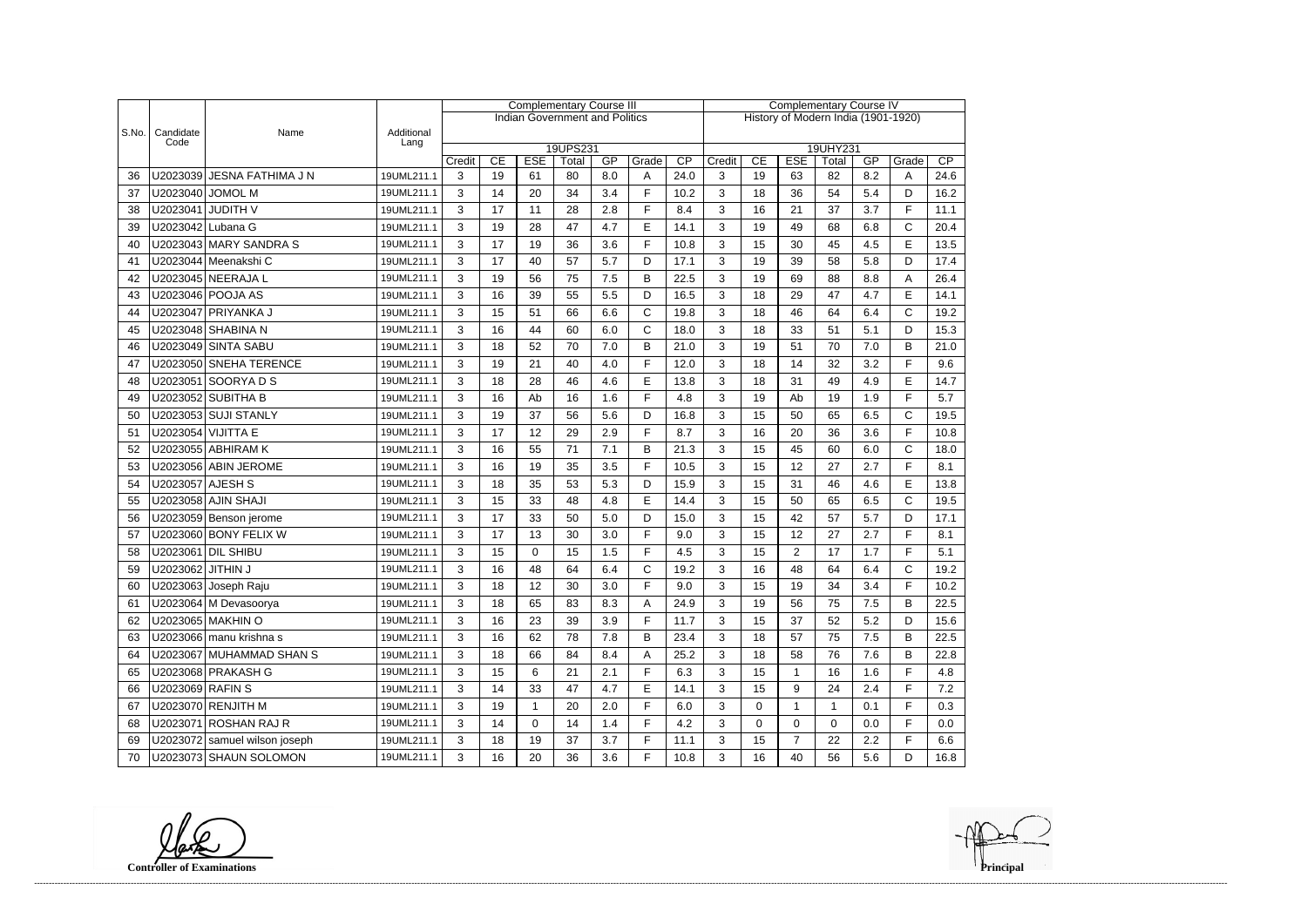|                |                    | Language Course V                 |                    |        |    |                  |       |     |              |                 |                          |                |              |               |  |
|----------------|--------------------|-----------------------------------|--------------------|--------|----|------------------|-------|-----|--------------|-----------------|--------------------------|----------------|--------------|---------------|--|
|                |                    |                                   |                    |        |    |                  |       |     |              |                 |                          |                |              | Result        |  |
| S.No.          | Candidate<br>Code  | Name                              | Additional<br>Lang |        |    |                  |       |     |              |                 | Total                    | <b>SCPA</b>    | Grade        |               |  |
|                |                    |                                   |                    | Credit | CE | <b>ESE</b>       | Total | GP  | Grade        | $\overline{CP}$ |                          |                |              |               |  |
| -1             |                    | U2023001 KRISHNANJALI IYER S R    | 19UFR211.1         | 3      | 19 | 73               | 92    | 9.2 | $A+$         | 27.6            | 164.3                    | 8.22           | Α            | PASSED        |  |
| $\overline{2}$ |                    | U2023002 NIJITHA J                | 19UFR211.1         | 3      | 16 | 52               | 68    | 6.8 | C            | 20.4            | 120.6                    | 6.03           | $\mathsf C$  | PASSED        |  |
| 3              | U2023003 RENJU R   |                                   | 19UFR211.1         | 3      | 16 | 50               | 66    | 6.6 | C            | 19.8            | $\blacksquare$           |                | F            | <b>FAILED</b> |  |
| 4              |                    | U2023004 ADWAITH KRISHNA          | 19UFR211.1         | 3      | 8  | $\boldsymbol{9}$ | 17    | 1.7 | F            | 5.1             |                          |                | F            | <b>FAILED</b> |  |
| 5              |                    | U2023006 Muhammed Bayan           | 19UFR211.1         | 3      | 1  | 17               | 18    | 1.8 | F            | 5.4             | $\blacksquare$           | $\blacksquare$ | F            | <b>FAILED</b> |  |
| 6              |                    | U2023007 ADITHYA M N              | 19UHN211.1         | 3      | 12 | 56               | 68    | 6.8 | C            | 20.4            | $\blacksquare$           | $\sim$         | F            | <b>FAILED</b> |  |
| 7              |                    | U2023008 ALPHONSIA A              | 19UHN211.1         | 3      | 17 | 35               | 52    | 5.2 | D            | 15.6            |                          |                | F            | <b>FAILED</b> |  |
| 8              |                    | U2023009 HENA JOSEPH              | 19UHN211.1         | 3      | 10 | 58               | 68    | 6.8 | C            | 20.4            | 121.8                    | 6.09           | C            | PASSED        |  |
| 9              |                    | U2023010 ISWARYA JAYAPRAKASH      | 19UHN211.1         | 3      | 14 | 62               | 76    | 7.6 | B            | 22.8            | 148.7                    | 7.44           | B            | PASSED        |  |
| 10             |                    | U2023011   Manjima S              | 19UHN211.1         | 3      | 17 | 47               | 64    | 6.4 | C            | 19.2            | $\overline{\phantom{a}}$ |                | F            | <b>FAILED</b> |  |
| 11             |                    | U2023012 NIKHITHA G               | 19UHN211.1         | 3      | 18 | 63               | 81    | 8.1 | Α            | 24.3            |                          |                | F            | <b>FAILED</b> |  |
| 12             |                    | U2023014 SAJIDHA S                | 19UHN211.1         | 3      | 20 | 71               | 91    | 9.1 | $A+$         | 27.3            | 128.0                    | 6.40           | $\mathsf C$  | PASSED        |  |
| 13             |                    | U2023015 Sneha Joy                | 19UHN211.1         | 3      | 17 | 28               | 45    | 4.5 | E            | 13.5            |                          |                | F            | <b>FAILED</b> |  |
| 14             |                    | U2023016 Subina Najeeb            | 19UHN211.1         | 3      | 18 | 65               | 83    | 8.3 | A            | 24.9            | 132.7                    | 6.64           | $\mathsf{C}$ | PASSED        |  |
| 15             |                    | U2023018 Abhijith S P             | 19UHN211.1         | 3      | 17 | 41               | 58    | 5.8 | D            | 17.4            |                          | $\sim$         | F            | <b>FAILED</b> |  |
| 16             |                    | U2023019 ABHISHEK A               | 19UHN211.1         | 3      | 18 | 66               | 84    | 8.4 | A            | 25.2            | 123.2                    | 6.16           | $\mathsf C$  | PASSED        |  |
| 17             |                    | U2023020 ADARSH R MOHAN           | 19UHN211.1         | 3      | 11 | 31               | 42    | 4.2 | E            | 12.6            | 110.6                    | 5.53           | D            | PASSED        |  |
| 18             |                    | U2023021 ADITH O K                | 19UHN211.1         | 3      | 10 | $\mathbf 0$      | 10    | 1.0 | F            | 3.0             | $\blacksquare$           | $\blacksquare$ | F            | <b>FAILED</b> |  |
| 19             |                    | U2023022 AKSHAY A R               | 19UHN211.1         | 3      | 10 | 14               | 24    | 2.4 | F            | 7.2             |                          |                | F            | <b>FAILED</b> |  |
| 20             |                    | U2023023 ALL-FAN N S              | 19UHN211.1         | 3      | 10 | $\mathbf 0$      | 10    | 1.0 | F            | 3.0             |                          |                | F            | <b>FAILED</b> |  |
| 21             | U2023024           | <b>JOHN BAPTIST</b>               | 19UHN211.1         | 3      | 14 | 60               | 74    | 7.4 | B            | 22.2            | 126.1                    | 6.31           | C            | PASSED        |  |
| 22             |                    | U2023025 Navin ahammed nikkadi kp | 19UHN211.1         | 3      | 10 | $\mathbf 0$      | 10    | 1.0 | F            | 3.0             |                          |                | F            | <b>FAILED</b> |  |
| 23             |                    | U2023026 SANDEEP O M              | 19UHN211.1         | 3      | 10 | 42               | 52    | 5.2 | D            | 15.6            |                          |                | F            | <b>FAILED</b> |  |
| 24             | U2023027 Andriya R |                                   | 19UML211.1         | 3      | 19 | 61               | 80    | 8.0 | A            | 24.0            | 110.8                    | 5.54           | D            | PASSED        |  |
| 25             |                    | U2023028 ANEESHA N                | 19UML211.1         | 3      | 19 | 43               | 62    | 6.2 | C            | 18.6            | $\sim$                   | $\sim$         | $\mathsf F$  | <b>FAILED</b> |  |
| 26             |                    | U2023029 ANUPAMA A                | 19UML211.1         | 3      | 19 | 48               | 67    | 6.7 | C            | 20.1            |                          |                | F            | <b>FAILED</b> |  |
| 27             |                    | U2023030 ARCHANA S                | 19UML211.1         | 3      | 19 | 14               | 33    | 3.3 | F            | 9.9             | $\blacksquare$           |                | F            | <b>FAILED</b> |  |
| 28             | U2023031 ARYA M    |                                   | 19UML211.1         | 3      | 19 | 49               | 68    | 6.8 | С            | 20.4            | $\blacksquare$           | $\blacksquare$ | F            | <b>FAILED</b> |  |
| 29             |                    | U2023032 ASHME JOSEPH             | 19UML211.1         | 3      | 19 | 62               | 81    | 8.1 | A            | 24.3            | 165.5                    | 8.28           | Α            | PASSED        |  |
| 30             |                    | U2023033 ATHIRA KRISHNAN A        | 19UML211.1         | 3      | 19 | 43               | 62    | 6.2 | $\mathsf{C}$ | 18.6            | $\blacksquare$           | $\sim$         | F            | <b>FAILED</b> |  |
| 31             |                    | U2023034 BHADRA T PILLAI          | 19UML211.1         | 3      | 19 | 70               | 89    | 8.9 | A            | 26.7            | 178.6                    | 8.93           | A            | PASSED        |  |
| 32             | U2023035 DINSI A   |                                   | 19UML211.1         | 3      | 19 | 51               | 70    | 7.0 | В            | 21.0            | 115.4                    | 5.77           | D            | PASSED        |  |
| 33             |                    | U2023036 FATHIMA S                | 19UML211.1         | 3      | 19 | 55               | 74    | 7.4 | B            | 22.2            | 139.9                    | 7.00           | В            | PASSED        |  |
| 34             |                    | U2023037 FATHIMA SHIYARA M.       | 19UML211.1         | 3      | 19 | 66               | 85    | 8.5 | Α            | 25.5            | 164.3                    | 8.22           | Α            | PASSED        |  |
| 35             |                    | U2023038 JAISSY JAMES             | 19UML211.1         | 3      | 19 | 50               | 69    | 6.9 | $\mathsf{C}$ | 20.7            | 117.0                    | 5.85           | D            | PASSED        |  |

**Controller of Examinations**